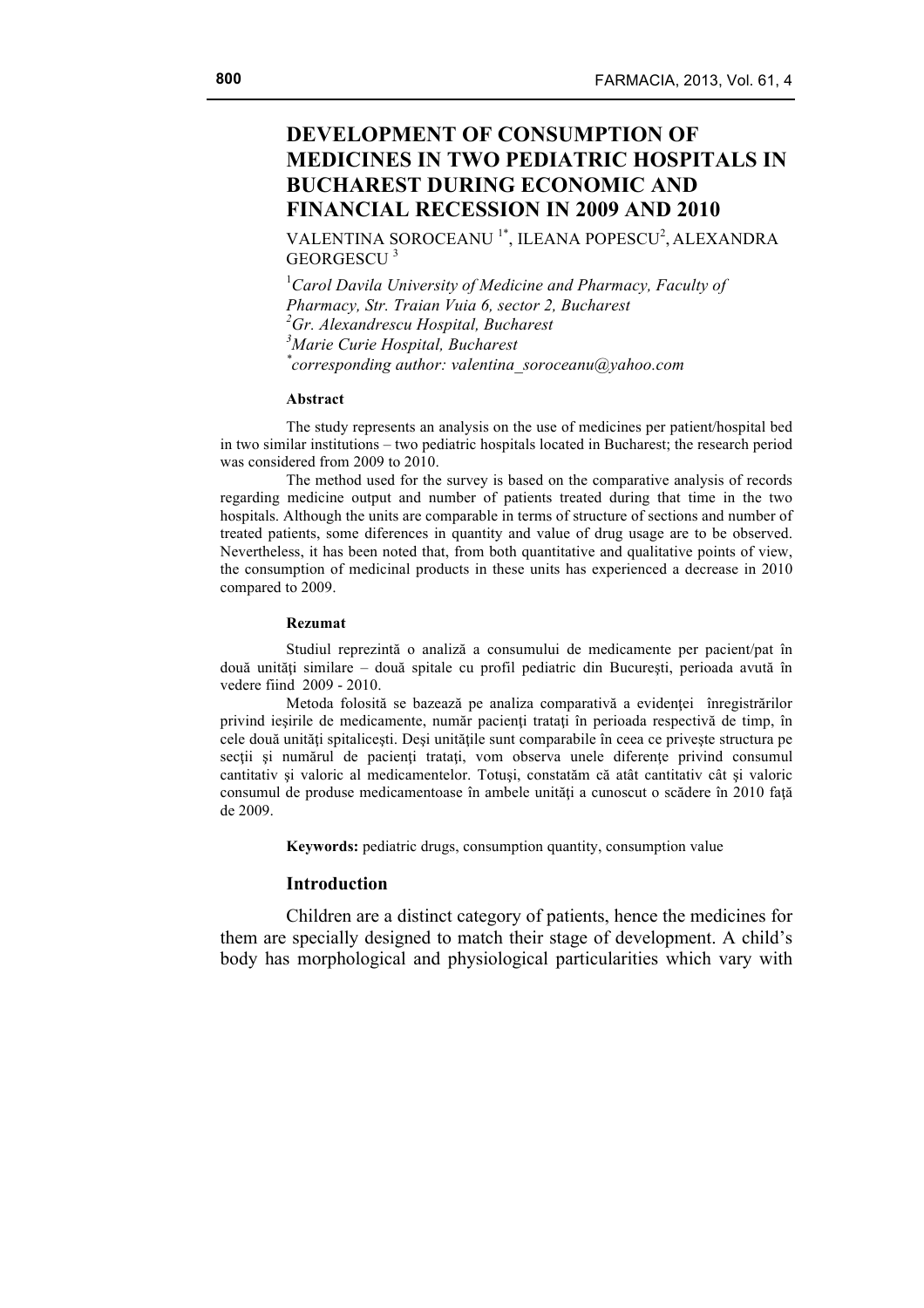age and the immatureness of certain systems and organs require a special therapeutic approach.

The administration of pediatric pharmaceuticals calls for both knowledge and correlation of various biological factors that can influence the whole drug circuit in the body [1,3].

A child is by no means a miniature adult, therefore administering drugs destined for mature individuals by fractionating initial doses based on body weight only, without taking into account other aspects which characterize the non-adult body, poses a great risk.

From birth to adulthood, the human body undergoes a series of biological changes, the fastest and most obvious manifesting themselves in the first year of life. In light of these characteristic changes, childhood has been divided into several specific stages, each having its own particularities: newborn, infant, toddler, pre-school child, school child, teenager.

Regardless of the type of health system policy adopted by the government, we must not forget that the most important social category for the future of a healthy nation remains its children. In the context of a poor economic and financial background, a decrease of drug usage has been noticed nationwide in 2009 and 2010. If with the community pharmacies the decrease was of 6.7%, hospitals have registered a drug usage drop-off of 22.0% for January 2010 only, compared to January 2009 [2].

As shown in some studies, in addition to the poor economic situation of the heathcare system, there are other causes which may influence drug consumption in general and pediatric medicine especially.

Recent reasearches have shown that some children are treated unnecessarily for gastroesophageal reflux disease. These studies have shown that many children who do not require antireflux medications are taking them for regurgitation and vomiting, manifestations often encountered with neonates [6]. Drug therapy in the hospital is inconceivable without the existence of a partnership between physician, pharmacist and nurse. The hospital pharmacist, having the necessary expertise in clinical pharmacy, gets involved in the process of prescription, preparation, issuance, administration and therapeutic follow-up [7,8].

Through the participation of the clinical pharmacist in the development of a therapeutic scheme, costs for both medication and patient can be reduced [8]. Certain things are required in order to change the classic activity of a hospital pharmacist into a modern pharmacy/clinical activity. Among these, training specialists with expertise in the area, creating jobs for the clinical pharmacist in larger hospitals, facilitating their training through various forms of postgraduate education and raising the doctors' awareness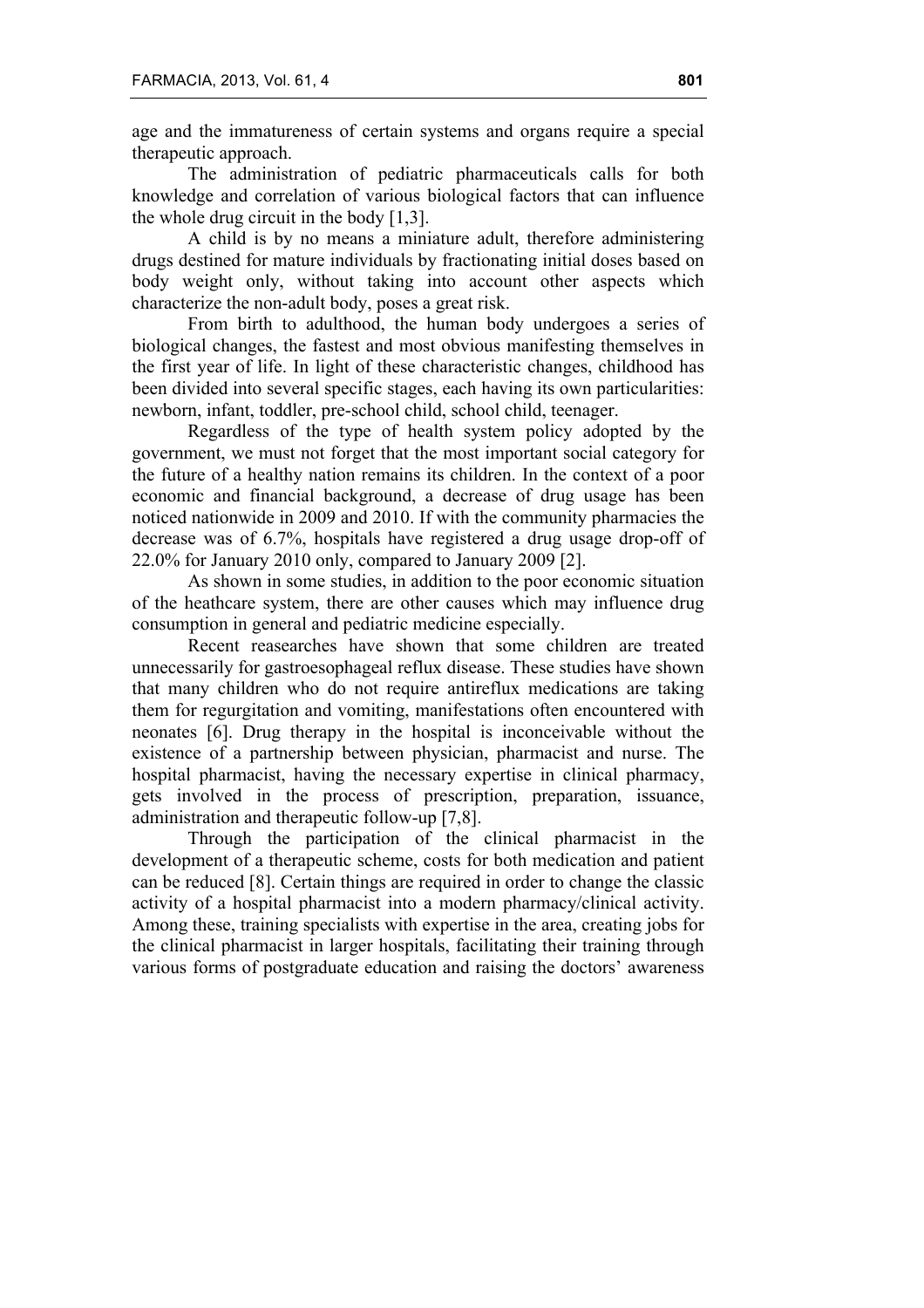regarding the importance of hospital clinical pharmacists, for acceptance and support.

Internationally, there are concerns about the initiation and development of regulations addressing the approach of safe, effective and ethical product introduction in pediatric practice since 1997, and, starting with 2006, they have been published in the official journal of the European Union regulations specific to pediatric medication [10, 11, 13].

In accordance with the EU regulations, our country as well has certain policies concerning clinical studies of drugs in pediatric population [9].

Although in 2010, WHO developed and published a classification of drugs for pediatric use, today we do not have a proper classified list of pediatric products consumption [12].

The most encountered problems due to the lack of drugs specially adapted for pediatric population include: inadequate dosing information leading to increased risks of adverse reactions, among which death; ineffective treatment caused by underdosing; the pediatric population's impossibility to access advanced therapeutic progresses, formulations and adequate ways of administrations; pediatric use of magistral and officinal formulas which may be of inferior quality [10]. European Council Regulation no. 1901/2006 aims to facilitate the development and availability of pediatric medicines, to ensure that these drugs become subject to high quality ethical research and are appropriately authorized for pediatric use, as well as to improve the information available on the use of medicines in various pediatric populations [10].

The purpose of this study was to determine the most consumed drugs in two pediatric units in terms of quantity and value, and to establish the most used medications in terms of therapeutic groups.

## **Materials and Methods**

The method used for research is based on the comparative analysis of records keeping regarding consumption/output (quantity and value) of drugs and number of patients treated during that period of time (2009-2010).

In order to undergo an effective comparative analysis on the consumption of drugs, we studied two pediatric units in Bucharest, both having similar structure, functional organization and capacity. The following table presents the type of sections and the corresponding number of beds in each unit.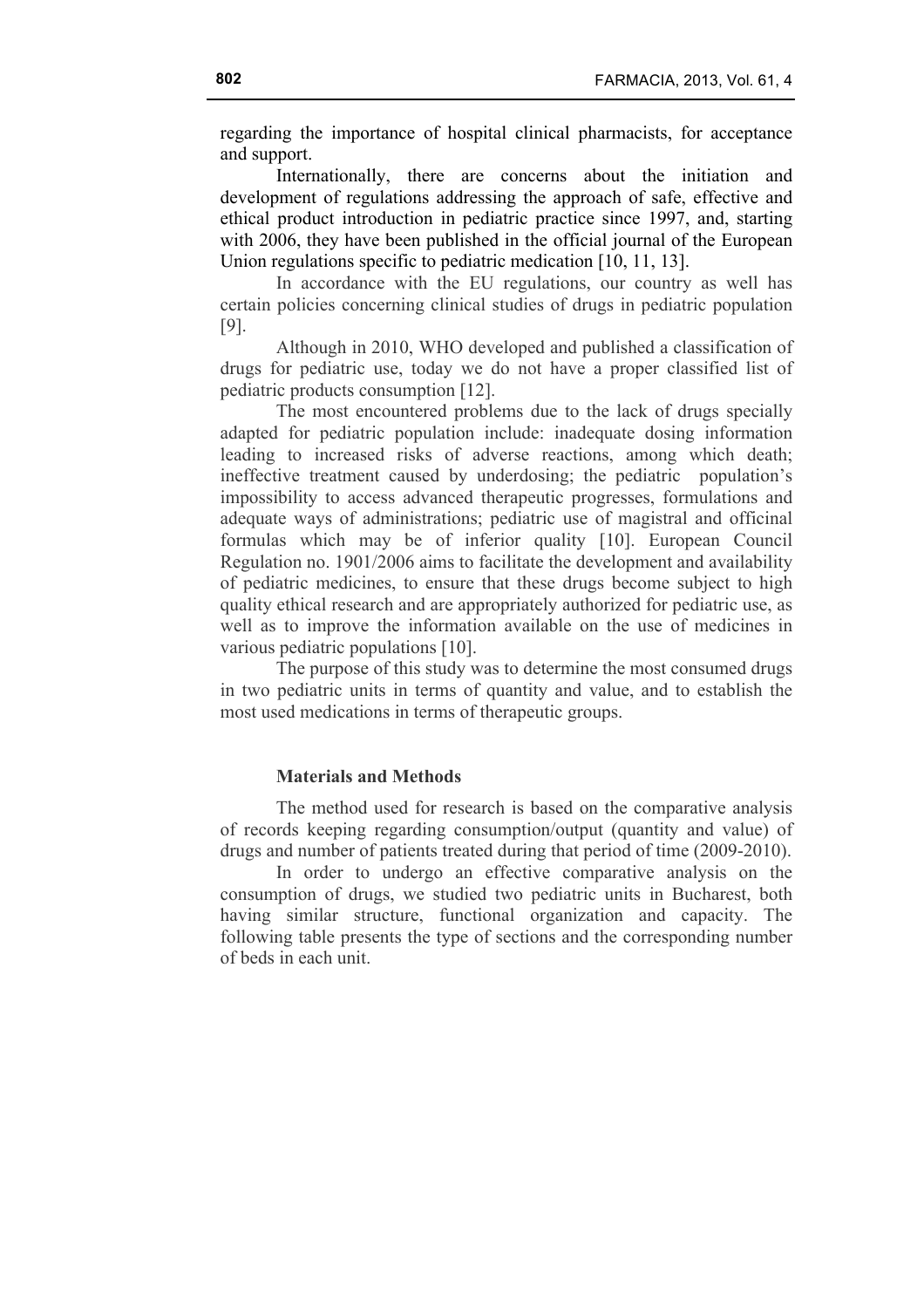| rections and corresponding<br><b>Unit A</b> |                                         |             | number of beas in only than only<br><b>Unit B</b> |                                |                |  |
|---------------------------------------------|-----------------------------------------|-------------|---------------------------------------------------|--------------------------------|----------------|--|
| No.                                         | Section                                 | <b>Beds</b> | No.                                               | Section                        |                |  |
| 1.                                          | Pediatric Surgery 1                     | 72          | 1.                                                | Pediatric Surgery 1            | 62             |  |
| 2.                                          | Pediatric Surgery 2                     | 39          | 2.                                                | Pediatric Surgery 2            | 50             |  |
| 3.                                          | Plastic and Reconstructive<br>Surgery 1 | 33          | 3.                                                | Pediatric Nephrology           | 28             |  |
| 4.                                          | Pediatric Orthopedics                   | 39          | $\overline{4}$ .                                  | Pediatric Orthopedics          | 30             |  |
| 5.                                          | Otorhinolaryngology<br>(ORL)            | 25          | 5.                                                | Otorhinolaryngology<br>(ORL)   |                |  |
| 6.                                          | Pediatric Hematology-<br>Oncology       | 10          | 6                                                 | Pediatric Oncology             |                |  |
| 6.                                          | ATI (anesthesy, intensive<br>therapy)   | 38          | 7.                                                | ATI                            |                |  |
| 7.                                          | Pediatrics 1                            | 25          | 8.                                                | Pediatrics 1                   |                |  |
| 8                                           | Pediatrics 2                            | 36          | 9.                                                | Pediatrics 2                   | 48             |  |
| 9.                                          | Pediatrics 3                            | 50          | 10.                                               | Pediatrics 3                   | 55             |  |
| 10.                                         | Intensive therapy -<br>Toxicology       | 25          | Hemodialysis Station<br>11<br>(4)                 |                                | $\overline{4}$ |  |
|                                             |                                         |             | 12                                                | Intensive Therapy neo<br>nates | 15             |  |
|                                             |                                         |             | 13                                                | Urology                        | 20             |  |
| <b>TOTAL</b>                                |                                         |             |                                                   | <b>TOTAL</b>                   | 479            |  |

|                                                                | <b>Table I</b> |
|----------------------------------------------------------------|----------------|
| Sections and corresponding number of beds in Unit A and Unit B |                |

Both hospitals dispose of an emergency room (ER) in their structure. Unit A also has a total of 24 beds for companions, 10 beds – one day hospitalization and 7 beds – one day hospitalization hemodialysis. Integrated outpatient specialty offices  $-12$ ; laboratories  $-3$ ; pharmacy  $-1$ .

Unit B also has 73 beds for companions, specialty offices  $-15$ , laboratories – 4, pharmacy – 1.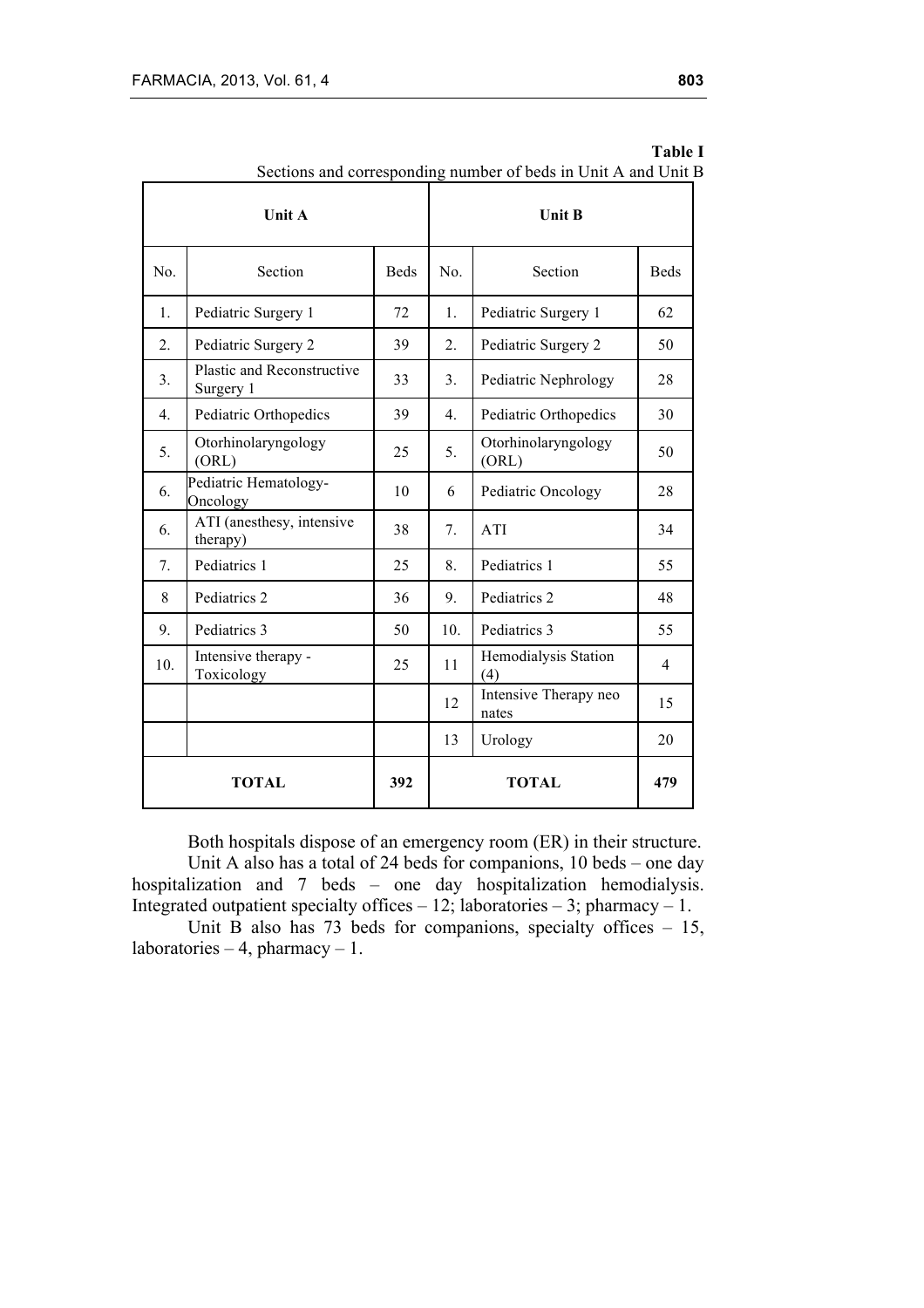# **Results and Discussion**

The following tables and graphs present the situation of the most consumed medicinal products in terms of quantity and value for each of the two units under study (A, B):

|                                   |        | <b>Table II</b><br>Consumption quantity - Unit "A" 2009-2010 |
|-----------------------------------|--------|--------------------------------------------------------------|
| <b>DCI</b>                        | 2009   | 2010                                                         |
| <b>NATRII CHLORIDUM</b>           | 26,074 | 30,614                                                       |
| GLUCOSUM 33%                      | 37,168 | 31,736                                                       |
| <b>METAMIZOLUM NATRICUM</b>       | 44,729 | 37,191                                                       |
| <b>ATROPINUM</b>                  | 24,010 | 12,212                                                       |
| GLUCOSUM 5% X 500ML               | 33,623 | 33,713                                                       |
| NATRII CHLORIDUM 0.9% X 500ML     | 29,514 | 28,997                                                       |
| <b>CALCII GLUCONAS 10%</b>        | 31,019 | 26,835                                                       |
| <b>GENTAMICINUM 40MG/ML X 2ML</b> | 27,935 | 28,580                                                       |
| NEOSTIGMINUM BROMIDUM 0.5MG/ML    | 19,697 | 16,290                                                       |
| <b>CEFTRIAXONUM 1G</b>            | 31,755 | 40,420                                                       |
| <b>METAMIZOLUM NATRICUM</b>       | 17,922 | 16,495                                                       |



**Figure 1** Consumption quantity – Unit "A" (2009-2010)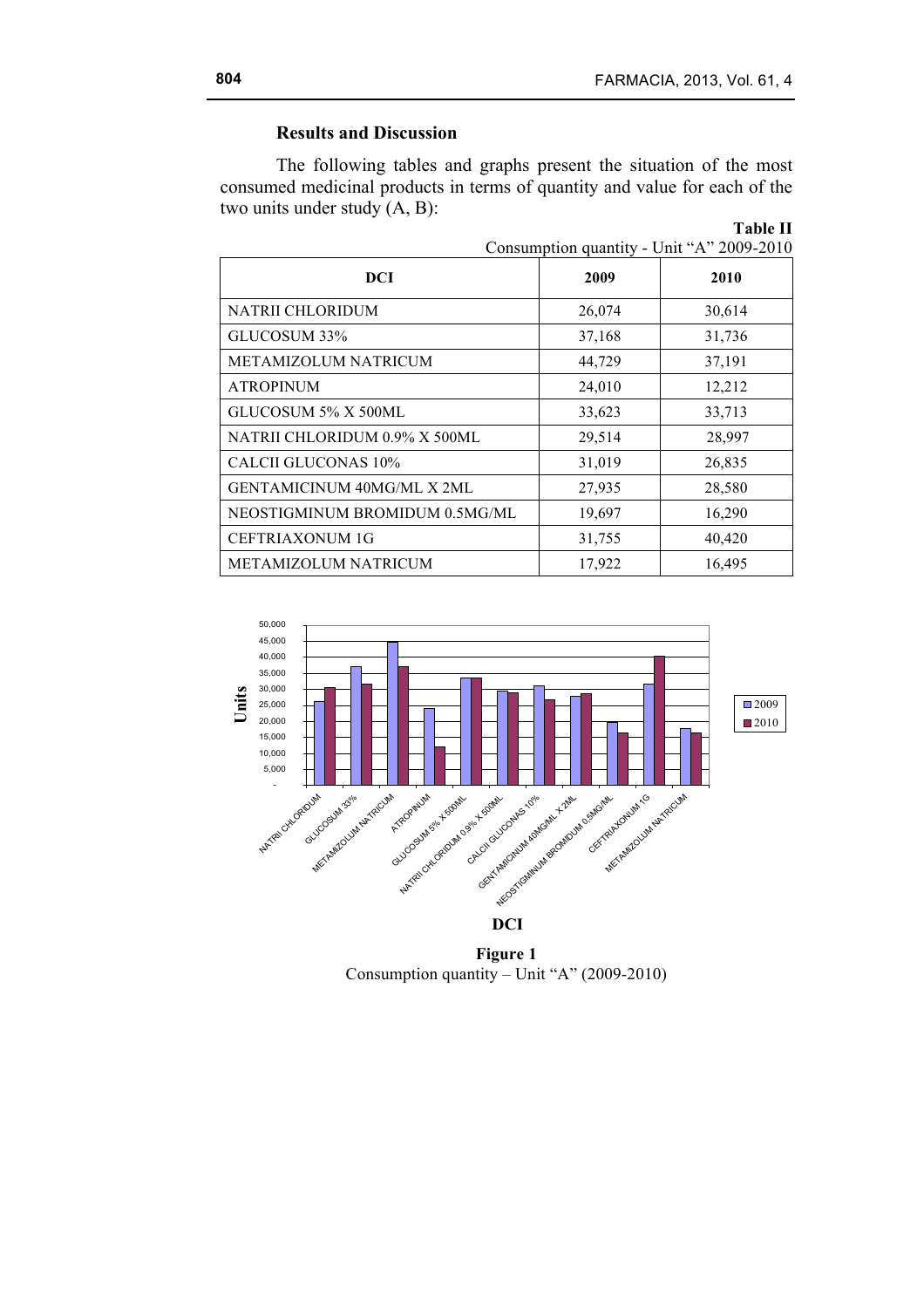| Consumption value - Unit "A" 2009-2010 |         |         |  |
|----------------------------------------|---------|---------|--|
| <b>DCI</b>                             | 2009    | 2010    |  |
| <b>SEVOFLURANUM</b>                    | 545,022 | 588,725 |  |
| <b>IMMUNOGLOBULIN 2.5G</b>             | 307,047 | 345,197 |  |
| MEROPENEMUM 500MG                      | 188,673 | 283,412 |  |
| <b>CEFTRIAXONUM 1G</b>                 | 290,498 | 247,630 |  |
| <b>CASPOFUNGINUM 50MG</b>              | 155,021 | 172,766 |  |
| <b>VORICONAZOLUM</b>                   | 951,31  | 160,010 |  |
| <b>TACHOSIL</b>                        | 126,895 | 124,427 |  |
| <b>ERTAPENEMUM 1G</b>                  | 174,584 | 117,028 |  |
| TEICOPLANINUM                          | 172,803 | 108,931 |  |
| IMIPENEMUM + CISLATATINUM 500MG        | 119,620 | 108,053 |  |
| AMPICILLINUM + SULBACTAMUM INJ.1.5G    | 119,932 | 105,045 |  |
| <b>CEFTRIAXONUM 2G</b>                 | 101,178 | 104,392 |  |

**Table III**

**Consumption value - Unit "A" 2009-2010**



**Figure 2** Consumption value – Unit "A" (2009-2010)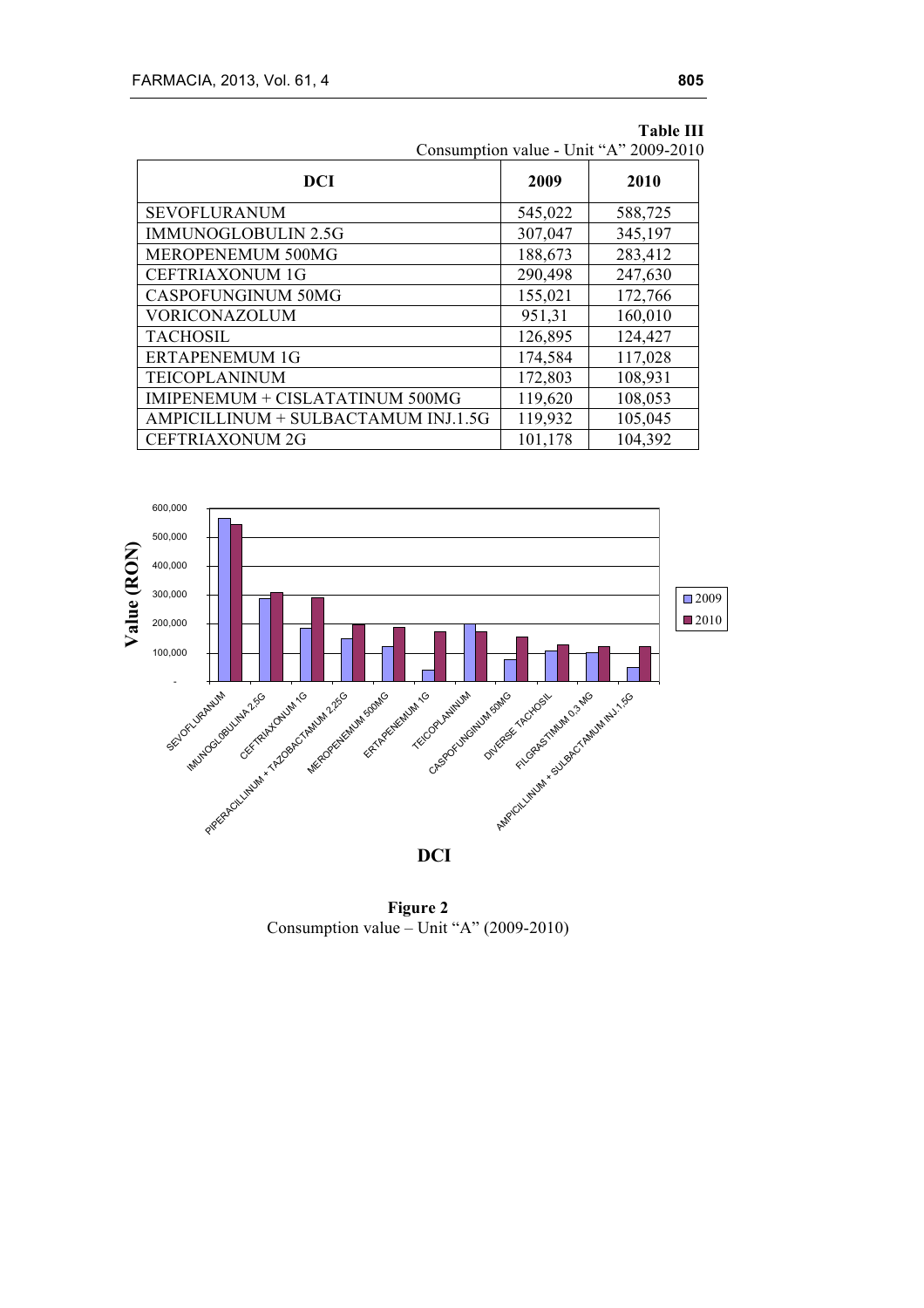According to data analyzed in tables II and III and figures 1 and 2, we find that 6 out of 11 medicines have underwent reduced quantitative consumption in 2010 compared with 2009, while from a qualitative point of view, also 6 out of 11 drugs recorded less usage in 2010 compared to 2009.

| 2002/2010                        |        |        |  |
|----------------------------------|--------|--------|--|
| <b>DCI</b>                       | 2009   | 2010   |  |
| PERHYDROL                        | 48,230 | 63,290 |  |
| <b>LACTIC CALCIUM 500MG</b>      | 43,500 | 39,537 |  |
| <b>CEFORT 1GR</b>                | 30,166 | 40,564 |  |
| HYDROCORTISONE HEMISUCCINAT 25MG | 29,175 | 30,395 |  |
| AMPICILLIN 500MG INJ.            | 26,476 | 23,293 |  |
| METAMIZOLE AMPOULE               | 25,635 | 28,467 |  |
| SODIUM HYDROGEN CARBONATE        | 20,861 | 13,108 |  |
| SODIUM CLORHIDE SOL.-0.9%-500ML  | 19,920 | 19,210 |  |
| <b>KREON 25,000UI</b>            | 19,320 | 15,080 |  |
| CALCIUM GLUCONATE SOL.10%-10ML   | 16,896 | 18,996 |  |
| <b>GLYCEROL</b>                  | 14,949 | 5,459  |  |
| <b>ADRENALINE 0.1%</b>           | 13,616 | 19,324 |  |

**Table IV** Consumption quantity - Unit "B" 2009/2010

**Consumption quantity - Unit "B" 2009-2010**



**Figure 3** Consumption quantity – Unit "B" (2009-2010)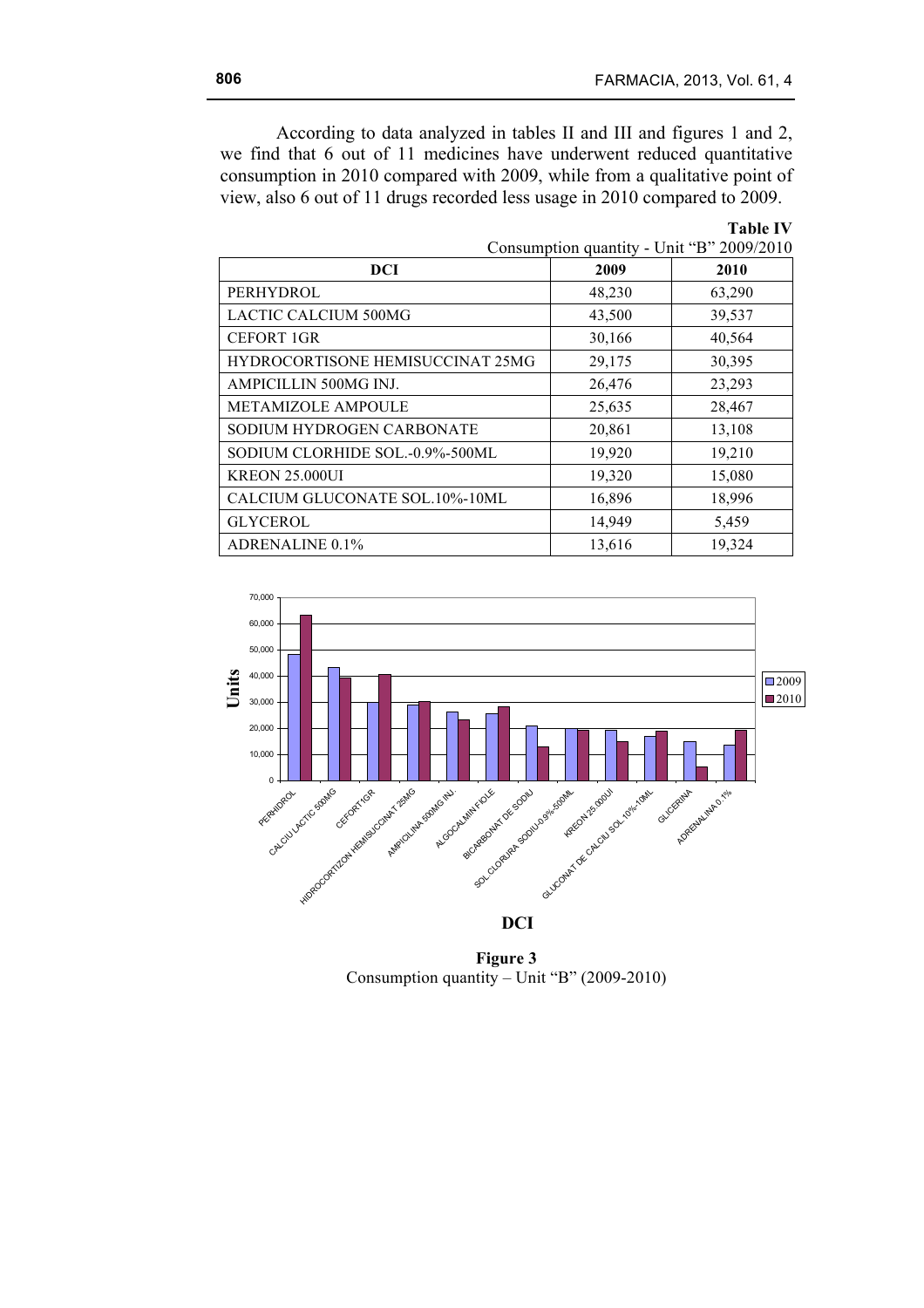| DCI                                           | 2009                                | 2010    |
|-----------------------------------------------|-------------------------------------|---------|
| <b>SEVORANE</b>                               | 476,513                             | 288,767 |
| <b>MERONEM 1G</b>                             | 286,462                             | 172,204 |
| <b>CEFORT 1GR</b>                             | 272,388                             | 254,815 |
| TAZOCIN 2.25G                                 | 184,749                             | 148,871 |
| TARGOCID 400 MG                               | 145,240                             | 103,278 |
| <b>CANCIDAS 50 MG</b>                         | 118,922                             | 14,381  |
| TIENAM 500 MG                                 | 103,275                             | 87,501  |
| NETROMYCINE 50MG 2ML                          | 83,309                              | 13,590  |
| PERFALGAN 10 MG/ML                            | 82,993                              | 101,419 |
| VANCOMICYN 500 MG                             | 73,014                              | 67,739  |
| AXETINE 1.5 MG FL -CEFUROXIM<br>1.5-MAXIL     | 64,722                              | 71,724  |
| <b>AXETINE 750 MG FL-</b><br>CEFUROXIME-MAXIL | 62,804<br>21 60 DB 2000 2010<br>П., | 37,136  |

|                                        |  | <b>Table V</b> |  |
|----------------------------------------|--|----------------|--|
| Consumption value - Unit "B" 2009/2010 |  |                |  |

**Consumption value - Unit "B" 2009-2010**



**Figure 4** Consumption value – Unit "B" (2009-2010)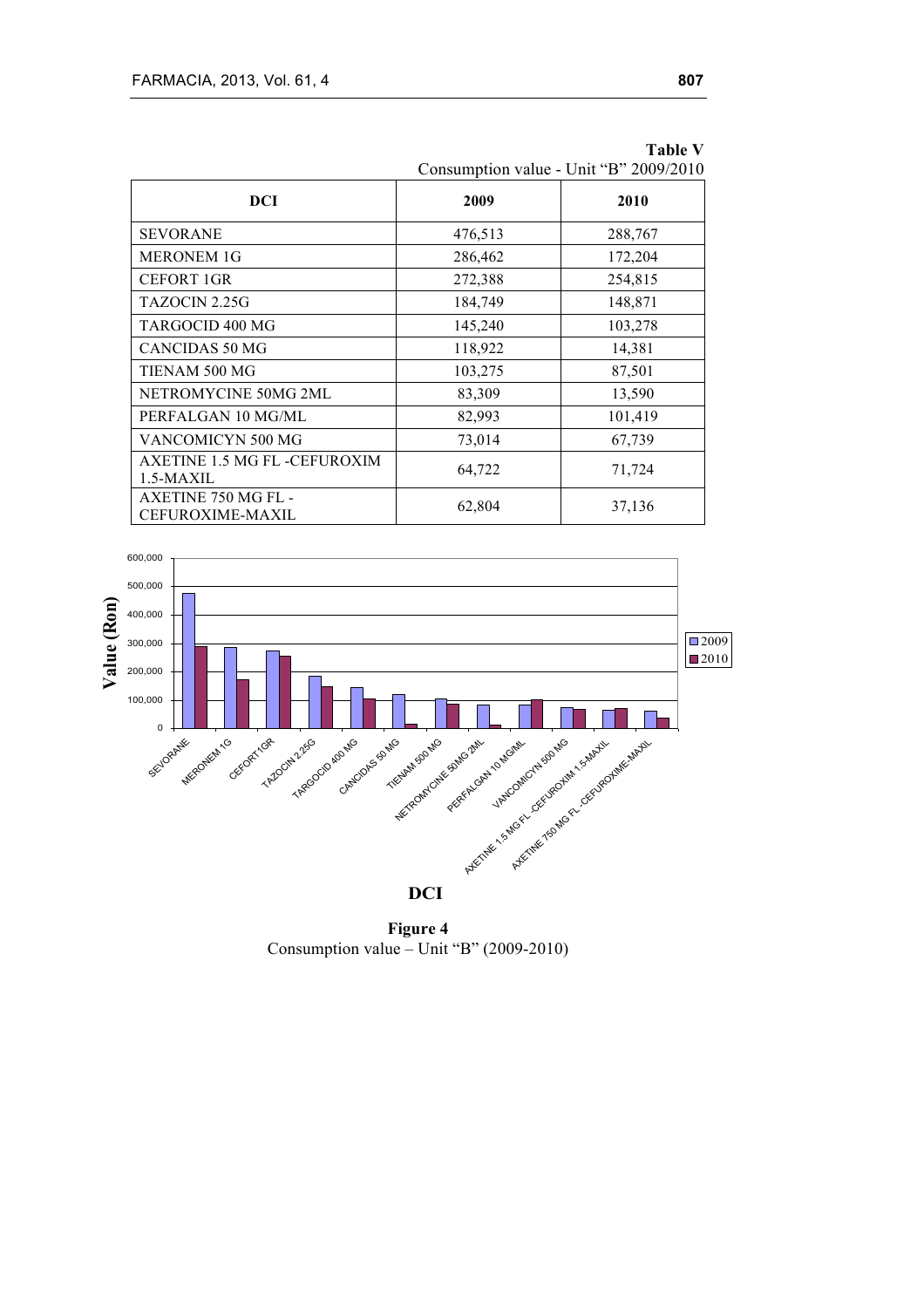The situation found in unit A is repeating itself in unit B, hence, compared to 2009, in 2010 we registered a decreased drug consumption in 6 out of the 12 most used medicines from a quantiative point of view, while in terms of value and the most expensive products used in unit B, 10 out of 12 products were less used.

| Contrained summary only type in the year $2007/2010$ |               |         |               |         |  |  |
|------------------------------------------------------|---------------|---------|---------------|---------|--|--|
|                                                      | <b>Unit A</b> |         | <b>Unit B</b> |         |  |  |
|                                                      | 2009<br>2010  |         | 2009          | 2010    |  |  |
| Number of sections                                   | Q             | 10      | 11            | 13      |  |  |
| Number of beds                                       | 392           | 392     | 460           | 479     |  |  |
| Number of patients                                   | 27785         | 32321   | 26684         | 26708   |  |  |
| <b>Total</b> costs on drugs (RON)                    | 5108860       | 4475853 | 3875453       | 3351531 |  |  |
| Costs/bed (RON)                                      | 13032         | 11417   | 8424          | 6996    |  |  |
| Costs/patient (RON)                                  | 183.87        | 138.48  | 145.23        | 125.48  |  |  |

| <b>Table VI</b>                                     |  |
|-----------------------------------------------------|--|
| Centralized summary Units A/B in the year 2009/2010 |  |

The data presented in table VI shows a decrease in costs per bed, as well as in costs per patients in both hospital units under study. Although the number of patients was higher in 2010 compared to 2009, both units have registered a lower level of total drug costs in 2010.

The status of drug use according to the National Centre of Health Statistics is as follows [14]:

| `able |  |
|-------|--|
|-------|--|

| Year                                                 | 2005 | 2006 | 2007 | 2008 | 2009 | 2010 |
|------------------------------------------------------|------|------|------|------|------|------|
| Total costs/bed<br>(average/country)                 | 2406 | 2379 | 2672 | 3393 | 3894 | 4268 |
| Total costs/bed (Bucharest)                          | 6676 | 6152 | 6002 | 7008 | 6837 | 7420 |
| Total costs/patient<br>(average/country)             | 47   | 45   | 48   | 58   | 66   | 84   |
| Total costs/patient<br>(Bucharest)                   | 125  | 112  | 101  | 113  | 118  | 130  |
| Total costs/hospitalization<br>day (average/country) | 8    | 9    | 10   | 12   | 14   | 16   |
| Total costs/hospitalization<br>day (Bucharest)       | 20   | 19   | 18   | 19   | 20   | 23   |

The evolution of pediatric medicines expenditure in Romania between 2005 and 2010

*\*costs are expressed in RON*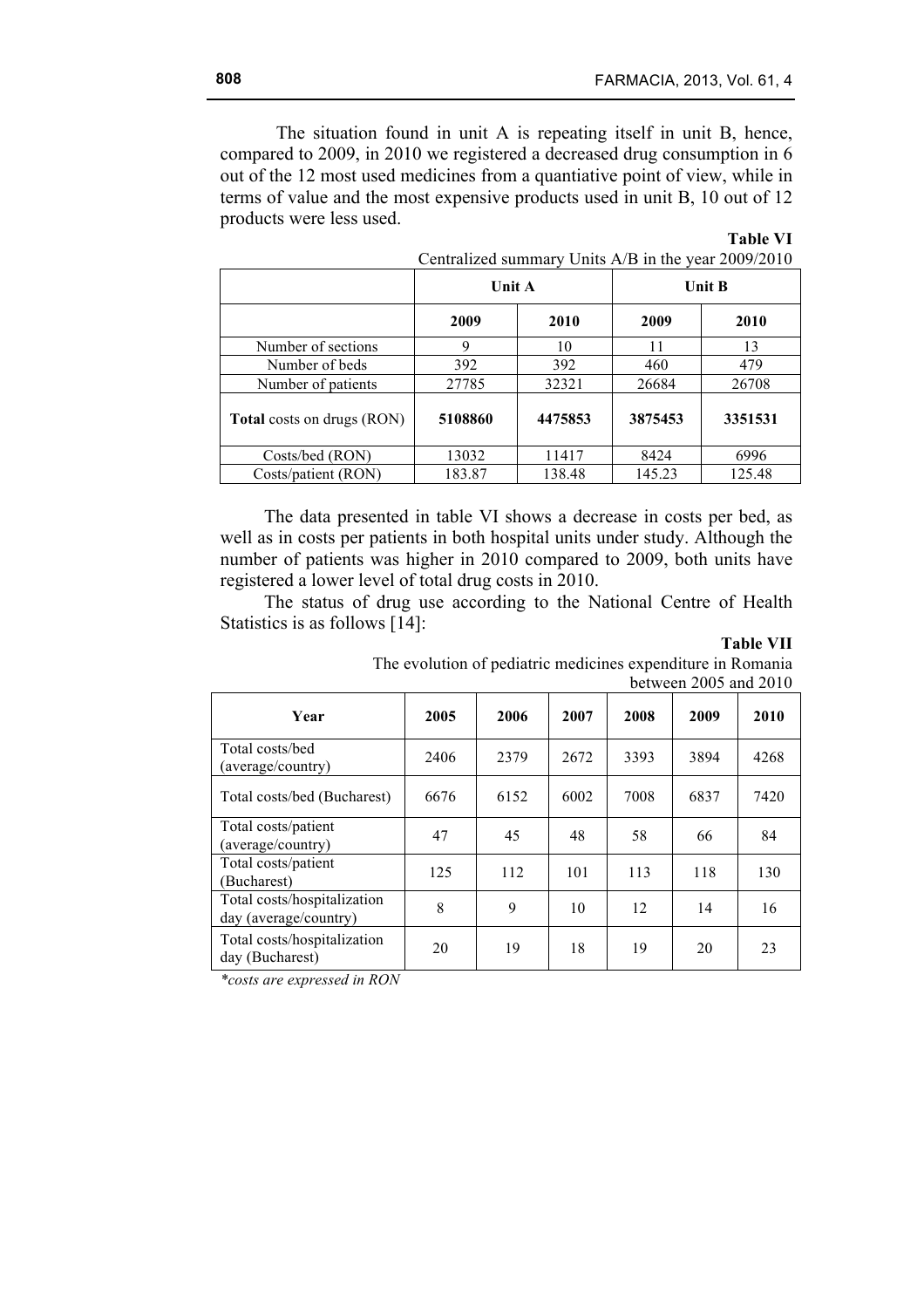# **Conclusions**

Although no national statistics show a decrease in pediatric drug use in 2010 compared to 2009, the actual situation of the two units under study shows a decrease of both total drugs expenditure and costs per patients and beds, as presented in table VI.

Analyzing the entire range of products used in the two hospitals, we found that unit A used around 370 products, while unit B around 530 products. It must be noted that the total range of drugs includes medicines obtained by the industry, medicinal substances and milk powder formulas used for feeding infants and those undergoing special therapies. The range of medicines consists of drugs belonging to all therapeutic groups, but the most used products in terms of quantity and value are the ones in the following pharmacotherapeutic groups: A - Digestive system and metabolism; B - Blood; C - Cardiovascular system; H - Hormonal preparation; J - Antiinfectious AB; M - Musculoskeletal system; N - Central Nervous System; R - Respiratory system; S - Sensory Organs; V -Varia.

Out of 15 therapeutic classes, among the most sought for medicines for pediatric use are 10 groups, the first place being occupied by drugs in group  $J$  – antiinfectious (antibiotics), which, in terms of value, represent over 50% of the total usage in unit A and over 55% in unit B. This is understandable if we consider that both units under study are emergency clinics with access to the most difficult and complicated cases across the country. Thus, the statistics show that health expenses in Bucharest are twice and even three times higher than the average per country [14].

In descending order of consumption, products can be listed in groups, as follows:  $B$  – products related to blood and hematopoetic organs;  $A$  – digestive system;  $N$  – products destined for the treatment of the central nervous system; C – cardiovascular system; R – respiratory system; H hormonal preparation,  $S$  – sensory organs and  $V$  – varia.

## **References**

- 1. Craiu D., Măgureanu S, *Hyperactive children need attention* 5<sup>th</sup> Conference on Child and Adolescent Mental Health, Bucharest, Nov 8<sup>th</sup> 2008
- 2. Crăciun P., Accesibilitatea la tratamente medicamentoase în scădere în 2010, Săptămâna medicală 23 martie 2010.
- 3. Georgescu A., Pascal Ciofu E., Ghiduri şi protocoale în pediatrie *Pediatric guidelines and protocols – Editura Medicală Amaltea, 2008*
- 4. Hurgoiu Voichiţa Etica cercetării ştiinţifice în pediatrie, Revista Română de pediatrie vol. LVI, nr. 3, an 2007
- 5. Leucuţa Adrian *Clinical and pharmacokinetic study of drugs used in reflux esophagitis in children* – *the summary of doctoral thesis (2009)*